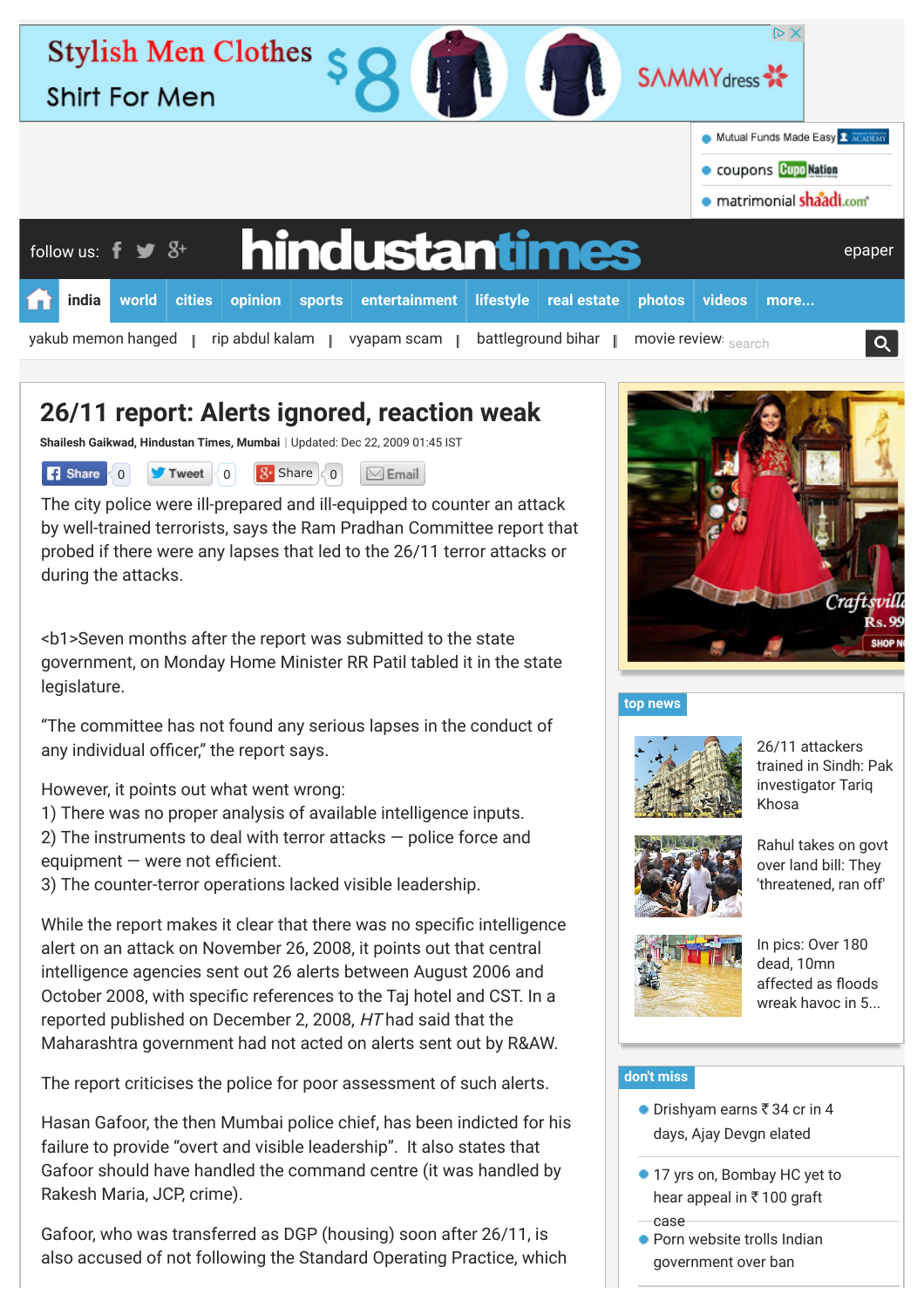specifies who will do what in a crisis.

Though the report does not name him, the Home department led by RR Patil has got brickbats for the government's lack of seriousness that led to poor police preparedness. "The police responded to attacks efficiently but in a manner they use for a typical law-and-order problem," the report says.

The report also rules out any conspiracy in the killing of three police officers – Hemant Karkare, Ashok Kamte and Vijay Salaskar.



#### **You May Like** [Sponsored Links](http://www.taboola.com/en/popup?template=colorbox&taboola_utm_source=hindustantimes&taboola_utm_medium=bytaboola&taboola_utm_content=thumbnails-a:Below%20Article%20Thumbnails:) [by Taboola](http://www.taboola.com/en/popup?template=colorbox&taboola_utm_source=hindustantimes&taboola_utm_medium=bytaboola&taboola_utm_content=thumbnails-a:Below%20Article%20Thumbnails:)



**Sparta Online Game [The Most Exciting MMORPG](http://plarium.com/en/strategy-games/sparta-war-of-empires/?plid=64551&pxl=taboola_fr&&publisherID=hindustantimes) You've Ever Played. Don't miss this! FrivolFluff** 



**You Wont' Believe What [Walmart Cameras Captured](http://www.frivolfluff.com/10-walmart-beauties/?utm_campaign=FRFwalmartPrem&utm_content=P340-T32-walmartlbd-walmart&utm_source=taboola&utm_medium=cpc&utm_term=hindustantimes)**



['Raped' by boss and his friend, CEO](http://www.hindustantimes.com/jaipur/raped-by-boss-and-his-friend-ceo-commits-suicide/article1-708419.aspx) commits suicide

**Risottop.com**

**[38 Photos of Criminals that](http://www.risottop.com/en/non-classe/38-photos-of-criminals-that-will-give-you-nightmares/?utm_source=taboola-en&utm_medium=referral&utm_term=hindustantimes&utm_campaign=taboola-en-11) will Give you Nightmares**

- [My mother was not the reason for](http://m.hindustantimes.com/tabloid/my-mother-was-not-the-reason-for-break-up-ranbir-kapoor/article1-1069241.aspx) break-up: Ranbir Kapoor
- [Ajay Devgn now charges Rs 1 crore per](http://www.hindustantimes.com/bollywood/ajay-devgn-now-charges-rs-1-crore-per-day/article1-948384.aspx) day
- [Shoaib Malik exposed!](http://www.hindustantimes.com/archived-stories/shoaib-malik-exposed/article1-525395.aspx)
- [I was gangraped when I was 24: Bigg](http://www.hindustantimes.com/television/i-was-gangraped-when-i-was-24-bigg-boss-6-s-sapna-bhavnani/article1-1367439.aspx) Boss 6's Sapna Bhavnani

[Promoted Links](http://www.taboola.com/en/popup?template=colorbox&taboola_utm_source=hindustantimes&taboola_utm_medium=bytaboola&taboola_utm_content=hybrid-text-links-a:Below%20Article%20Text%20Links:) [by Taboola](http://www.taboola.com/en/popup?template=colorbox&taboola_utm_source=hindustantimes&taboola_utm_medium=bytaboola&taboola_utm_content=hybrid-text-links-a:Below%20Article%20Text%20Links:)

- Buzz Aldrin walked on Moon. claimed \$33.31 in travel expenses
- How to turn your smartphone into a [holographic projector](http://www.hindustantimes.com/gadgets-updates/how-to-turn-your-smartphone-into-a-holographic-projector/article1-1376286.aspx?li_source=base&li_medium=dont-miss&li_campaign=related-test)



- Meet Kamlesh Vaswani, the [lawyer behind India's porn ban](http://www.hindustantimes.com/india-news/meet-kamlesh-vaswani-the-lawyer-behind-india-s-porn-ban/article1-1376265.aspx)
- **[Kishore Kumar: The man who](http://www.hindustantimes.com/music/the-other-kishore-kumar/article1-1247757.aspx)** was surrounded by sadness
- [How to turn your smartphone](http://www.hindustantimes.com/gadgets-updates/how-to-turn-your-smartphone-into-a-holographic-projector/article1-1376286.aspx) into a holographic projector
- Naga accord: Will the ['framework agreement' end](http://www.hindustantimes.com/india-news/naga-accord-will-the-framework-agreement-ensure-peace/article1-1376223.aspx) insurgency?
- Saying it explicitly: Why [Indian women watch porn](http://www.hindustantimes.com/sexandrelationships/why-indian-women-watch-porn/article1-1376205.aspx)

#### **[most popular](http://www.hindustantimes.com/mostview/chunk-ht-ui-mostviewedstories/lid.aspx)**



IAS officer posts travails of filing [sexual harassment](http://www.hindustantimes.com/india-news/ias-officer-posts-travails-of-filing-sexual-harassment-case-on-fb/article1-1376188.aspx) case







## [Die Haut is wichtiger als du denkst, ließ](https://www.hautwende.de/hautwende/haut-in-zahlen?utm_source=CpC04tab&utm_medium=content&utm_campaign=CpC04)

• [These 25 Extremely Odd Things Are](http://www.viralnova.com/earth-oddities/?mb=lmg&utm_source=taboola&utm_medium=hindustantimes%E2%80%8B&utm_campaign=166540) Happening On Earth Right Now (ViralNova)

hier warum... (Hautwende)

- [The 5 Most Rich And Secret People In](http://infowat.com/the-5-most-secretive-billionaires/?utm_source=taboola&utm_medium=referral&utm_campaign=row-billionaire&utm_term=hindustantimes) The World (InfoWat.com)
- [10 Celebs Who Married Ordinary People](http://www.celebriplanet.com/gossip/10-celebs-who-married-ordinary-people-or-fans/?utm_source=taboola&utm_medium=referral) Or Fans (Celebriplanet.com)
- [35 Completely Inappropriate Selfies](http://www.risottop.com/en/cheesy/35-completely-inappropriate-selfies/?utm_source=taboola-en&utm_medium=referral&utm_term=hindustantimes&utm_campaign=taboola-en-11) (Risottop.com)

## **also read**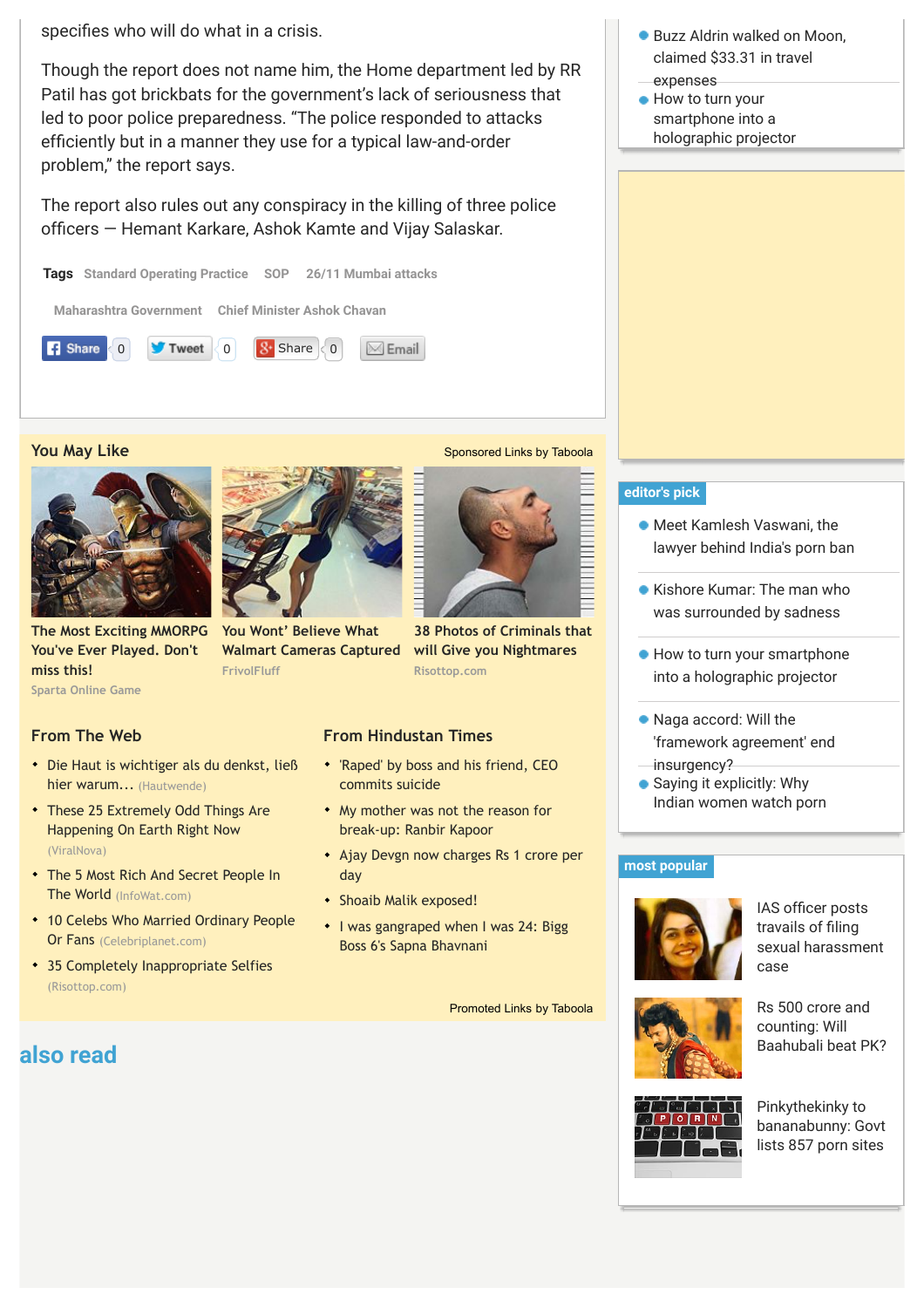

#### **[videos](http://www.hindustantimes.com/audio-news-video/latest-news-video/lid812.aspx)**



CCTV footage: [Escalator swallows](http://www.hindustantimes.com/audio-news-video/av-world/cctv-footage-escalator-swallows-cleaner-s-foot-in-china-mall/article2-1376337.aspx) cleaner's foot in China mall



Watch: Manila sets world record for [largest ever Zumba](http://www.hindustantimes.com/audio-news-video/tab-ht-ui-homepage-multimedia-video/watch-manila-sets-world-record-for-largest-ever-zumba-class/article2-1376002.aspx) class



[Watch: Endangered](http://www.hindustantimes.com/audio-news-video/av-world/watch-endangered-species-shine-on-nyc-s-empire-state-building/article2-1375990.aspx) species shine on NYC's Empire State building

#### **You May Like**



The Most Exciting MMORPG You've [Ever Played! Don…](http://plarium.com/en/strategy-games/stormfall-age-of-war/?plid=65759&pxl=taboola_fr&&publisherID=hindustantimes) SportFluff

Unrecognizable! [Cute Child Star to…](http://www.sportfluff.com/10-cute-child-stars-that-grew-up-ugly/?utm_campaign=SPFUgly&utm_content=P245-T14-cutemac-cuteuglystar&utm_source=taboola&utm_medium=cpc&utm_term=hindustantimes)